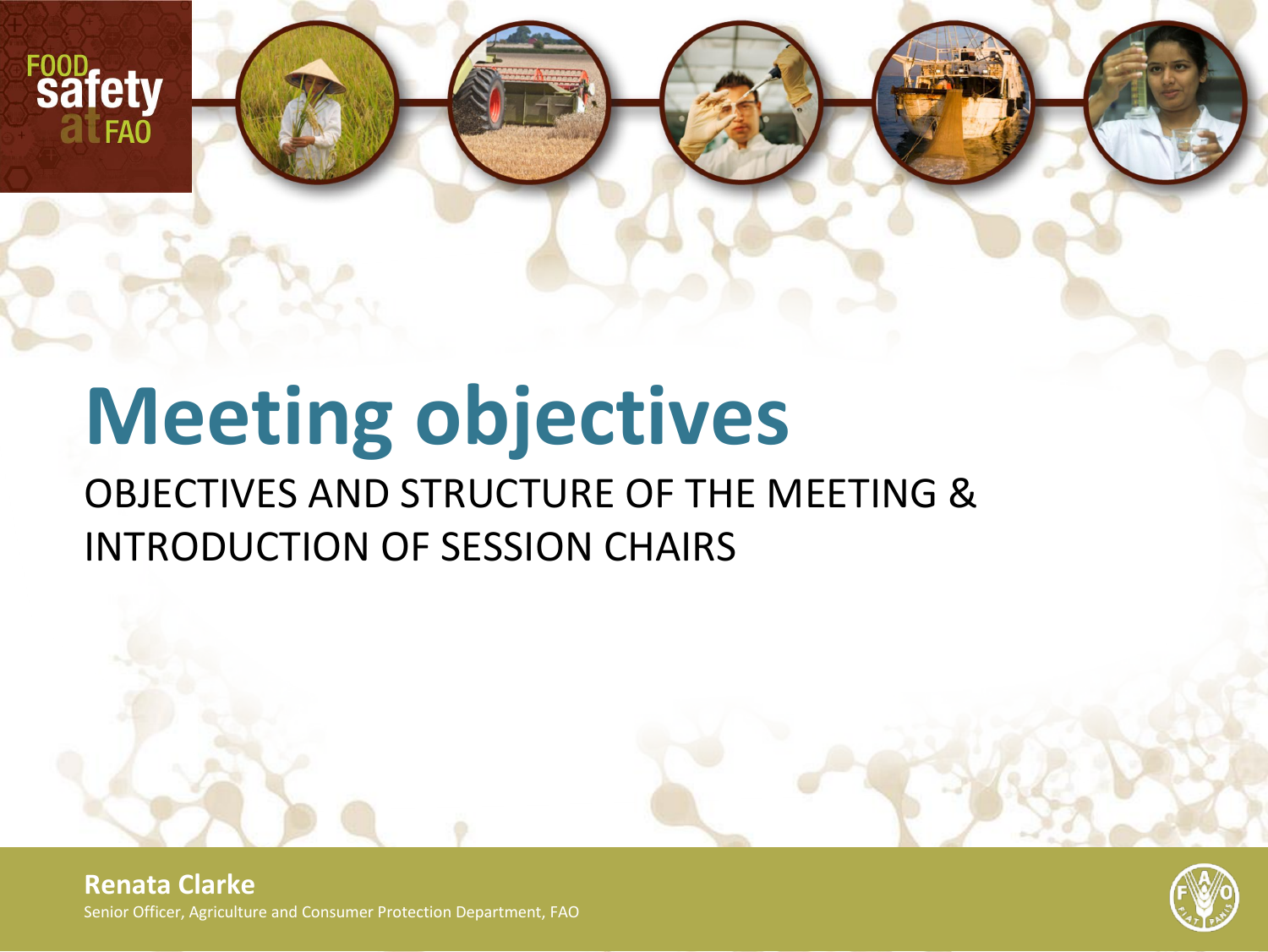#### **Objectives**

- Facilitate international dialogue
- **Present the results of relevant FAO technical** analyses
	- Trade and economic analysis
	- Food and feed regulatory issues

#### **Scope**

- **F** Technical and exploratory
- A forum for experts to present the results of their research findings on the issue
- Prerogative of participants to consider the findings for relevant national policies, regulations and guidelines
- Not intended to make any recommendation for any decisions or policies that national authorities make

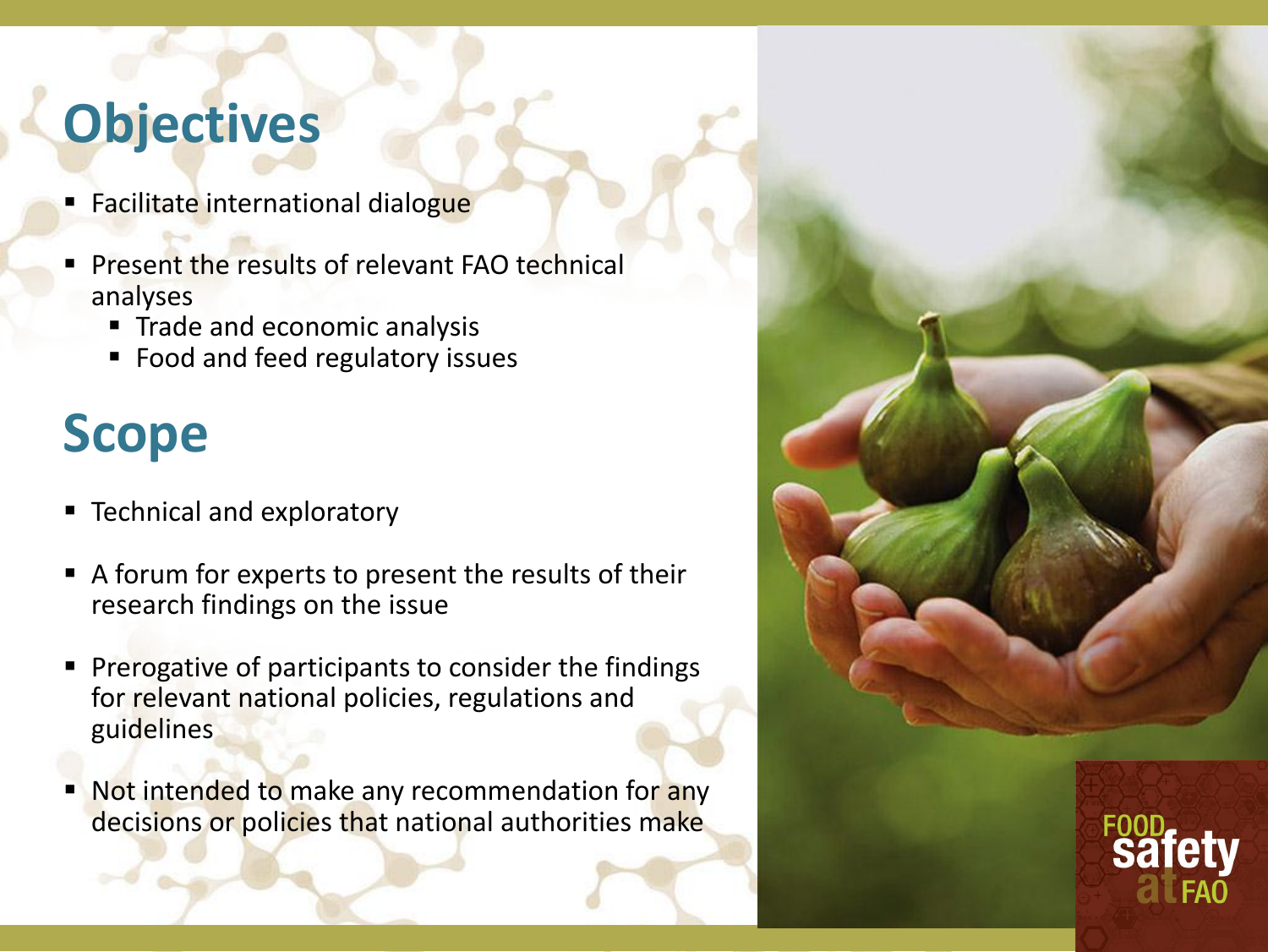#### **Meeting structure**

- **10 sessions**
- Day 1
	- 1. Opening session
	- 2. International session
	- 3. LLP/AP incidents session
	- 4. Discussion session #1 (LLP/AP incidents)
- Day 2
	- 5. Trade impact and regulatory issues session
	- 6. Discussion session #2 (Policy issues)
	- 7. Discussion session #3 (Developing countries)
	- 8. Discussion session #4 (Future trends)
	- 9. Short discussion session #5 (data/information needs to better understand and project the trends) 10.Closing session

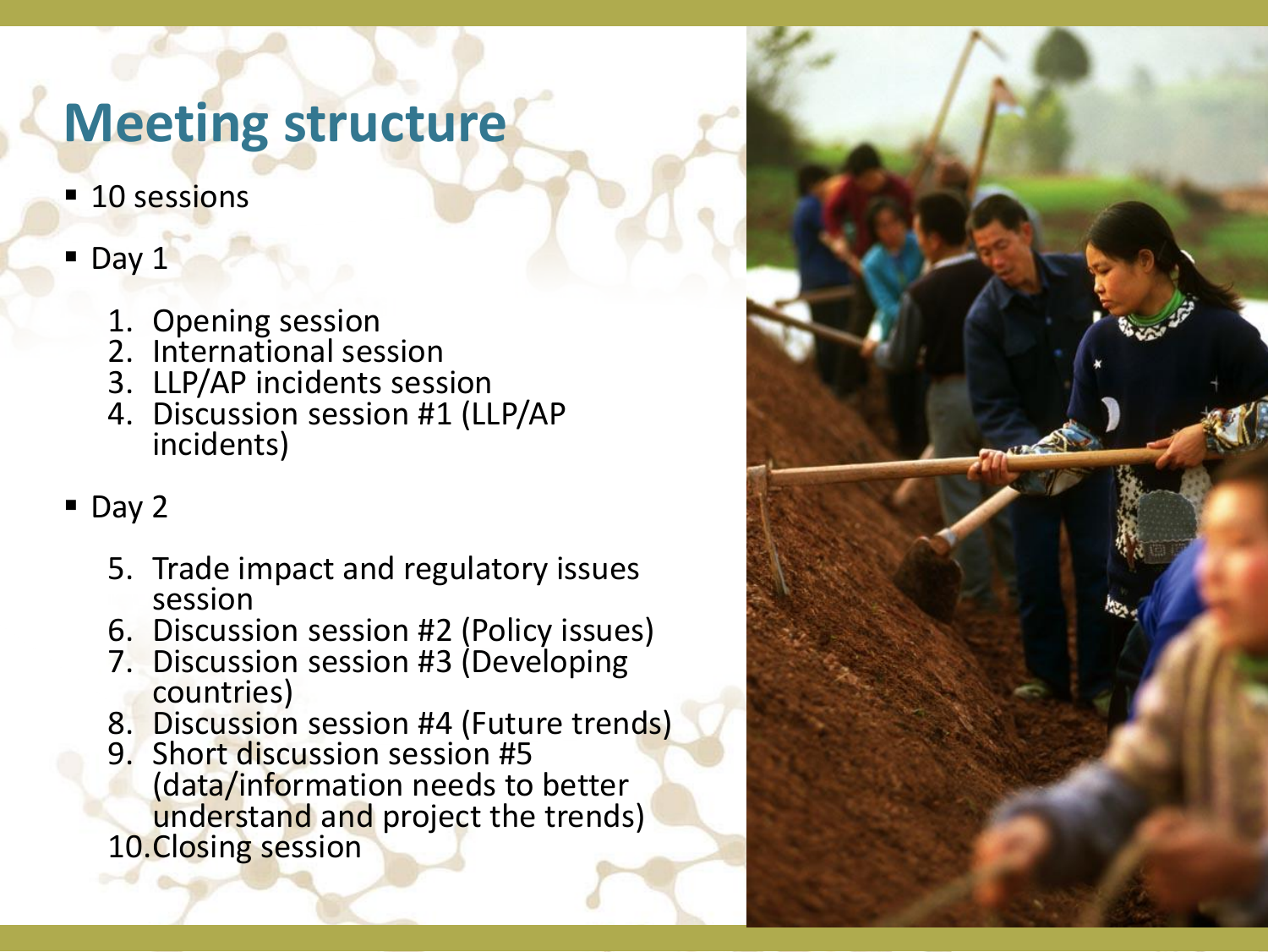#### **Session 1: Opening session**

- **Present session chaired by Mr Ren Wang**
- **Overview of the issue (IFPRI)**
- Background information: Objectives, Codex work, Working Definitions, FAO GM Foods Platform

### **Session 2: Activities at international level**

- Next session after the coffee/tea break
- Relevant international organizations: OECD, UNEP and WTO will speak about their relevant scope of the work, activities, principles, guidelines and tools
- It is important we all understand what organization has what mandate and scope on the topic of low levels of GM crops.

# **Session 3: Low Level Presence (LLP)/ Adventitious Presence (AP) incidents**

- Quick recap of FAO survey results on LLP/AP incidents
- Government officials: EU, Canada, Sudan and Philippines as well as NGO and industry representatives speak about their experience and perspectives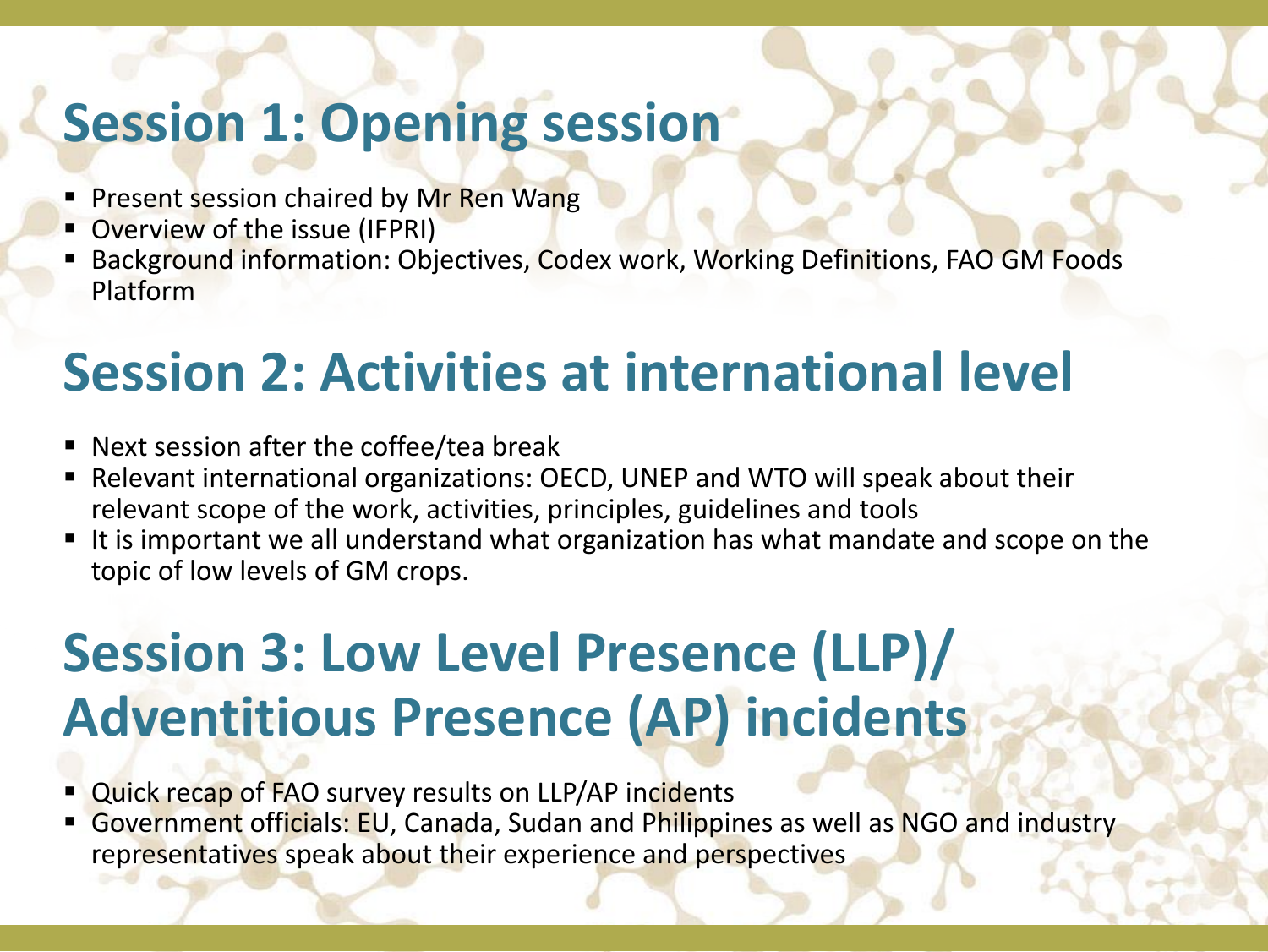#### **Session 4: Why and how LLP/AP occurs**

- **Today's last session**
- FAO's study will be presented (Background Paper #1, Chapter 4)
- Discussions (open to floor)
- Panel members (resource people) are available to share experience with the audience

# **Session 5: Trade and regulatory issues**

- First session tomorrow
- FAO's study on Trade issues will be presented (Background Paper #2)
- FAO's study on food and feed regulatory issues will be presented (Background Paper #1, Chapter 5-8)
- Discussions (open to floor)

# **Session 6: LLP policy issues**

Discussions (open to floor) – based on the Background Paper #1, Chapter 5-6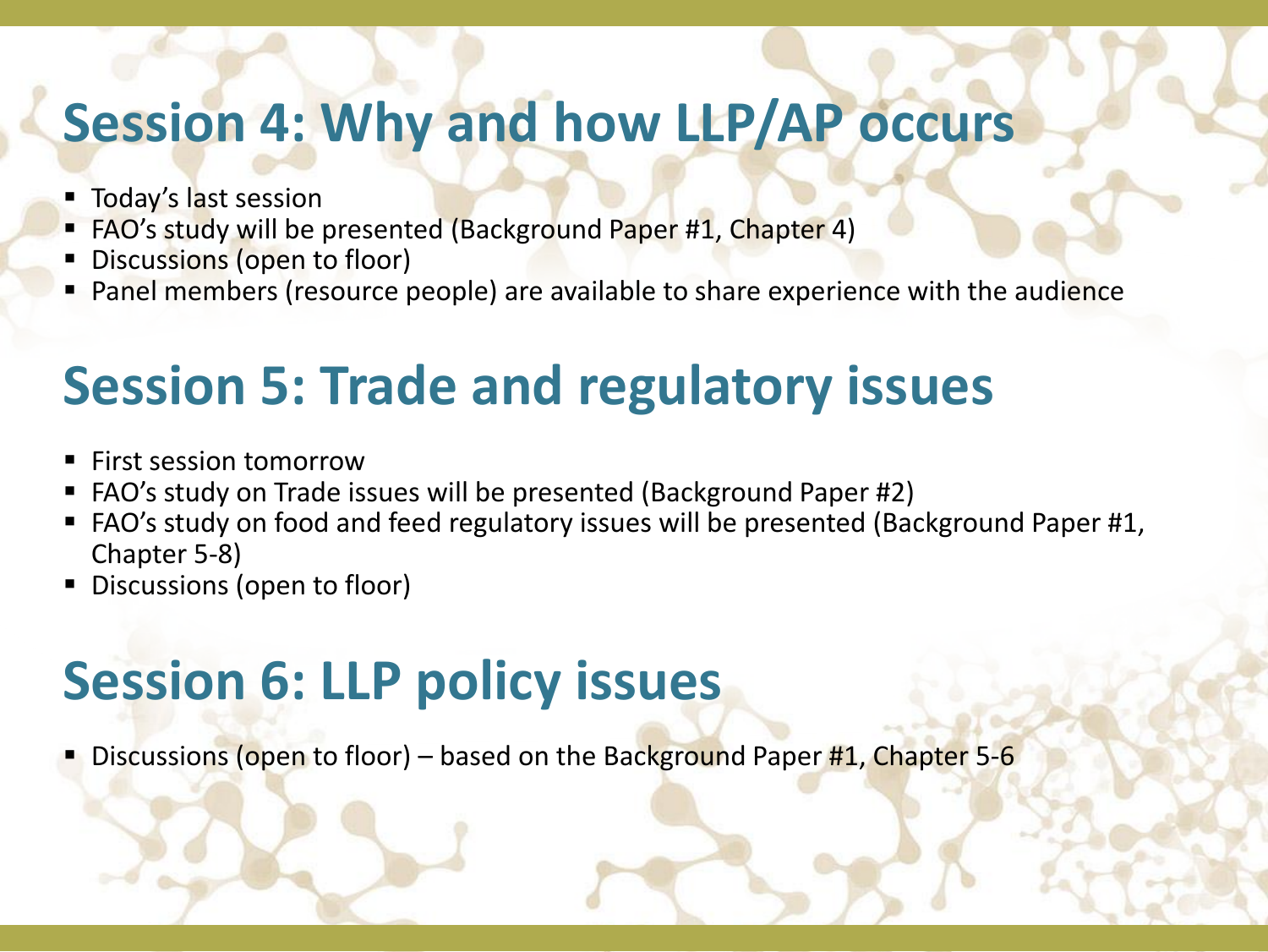# **Session 7: Needs and concerns for developing countries**

- One country case will be presented
- Discussions (open to floor) based on the Background Paper #1, Chapter 7

#### **Session 8: Future trends**

Discussions (open to floor) – based on the Background Paper #1, Chapter 8

# **Session 9: Data/information needs**

Discussions (open to floor)

# **Session 10: Closing session**

- Summary of the meeting
- **Closing remarks from Mr Ren Wang**